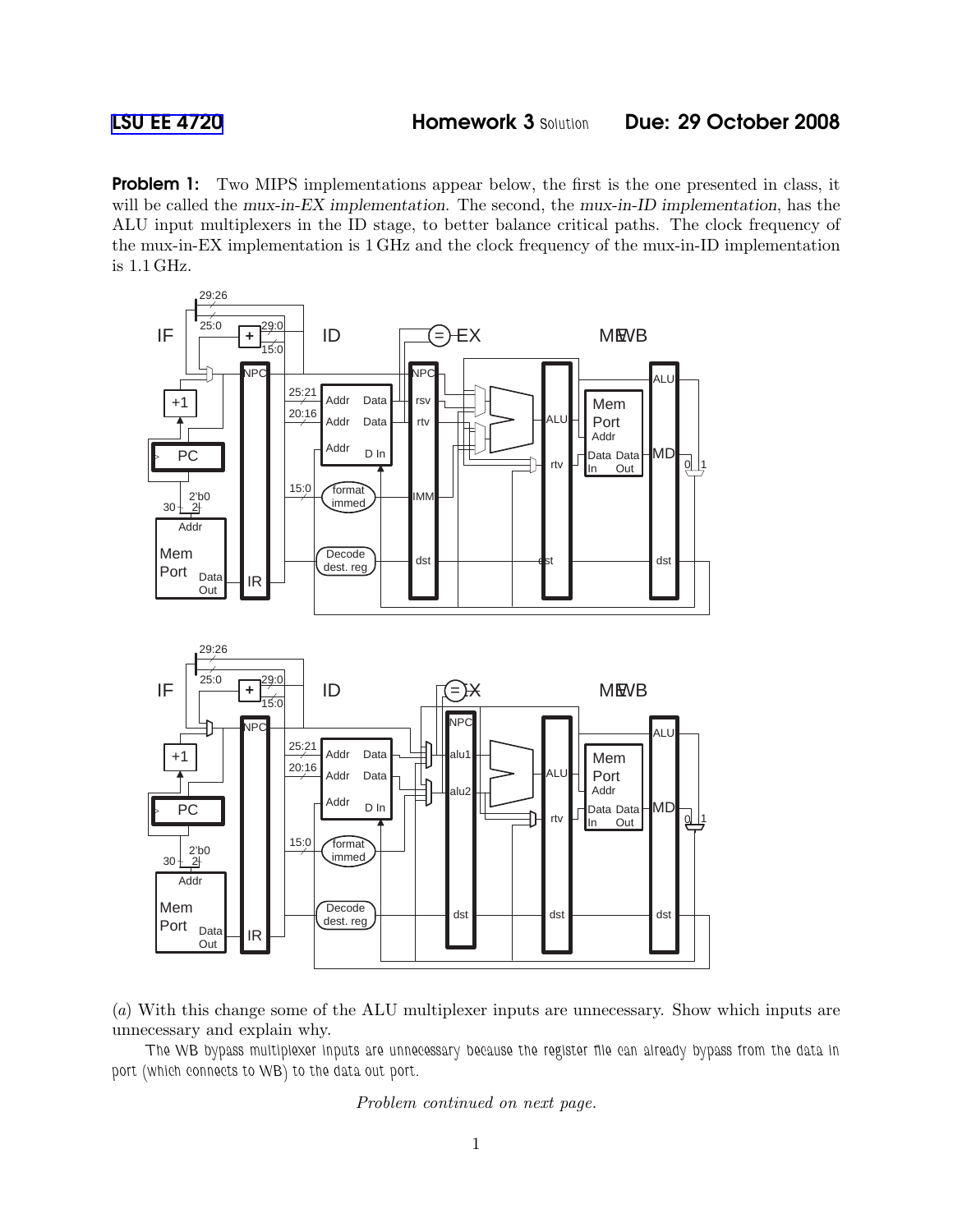(b) The code below computes the sum of the low 12 bits of elements in an integer array. Compute the performance, in array elements per second, of this code for both the mux-in-EX system and the mux-in-ID system. Assume that the array size is large and that the number of array elements is even.

Note that the code computes two array elements per loop iteration. The solution strategy is to determine the number of cycles per iteration, then use the clock frequency to compute the performance in array elements per second.

The pipeline diagrams appear below. Execution is shown until a repeating pattern is encountered (by examining the pipeline state present at the first instruction in an iteration). For the mux-in-EX system there are no stalls, the mux-in-ID system has several stalls.

The code for the mux-in-EX system enjoys smooth, stall-free execution and so takes 8 cycles per iteration, 4 cycles per array element, and computes at a rate of  $\frac{1.0\times10^9}{\frac{1}{2}\times(8-0)}=250\times10^6$  array elements per second.

The code for the mux-in-ID system suffers dependence stalls. From the pipeline execution diagram below one can see that it takes  $23-11=12$  cycles per iteration or 6 cycles per element. It computes at a rate of  $\frac{1.1\times10^9}{\frac{1}{2}\times(23-11)}=$  $183.3\times10^6$  elements per second. The benefit of the higher clock frequency has been undermined by the stalls  $for\ this$ code.

# Performance on mux-in-EX system

```
LOOP: # Cycle 0 1 2 3 4 5 6 7 8 9 10 11 12 13 14 15 16 17 18
lw $t0, 0($a0) IF ID EX ME WB
lw $t5, 4($a0) IF ID EX ME WB
andi $t2, $t0, 0xfff IF ID EX ME WB
add $v0, $v0, $t2 IF ID EX ME WB
andi $t7, $t5, 0xfff IF ID EX ME WB
add $v0, $v0, $t7 IF ID EX ME WB
bne $a0, $t1 LOOP IF ID EX ME WB
addi $a0, $a0, 8 1F ID EX ME WB
# Cycle 0 1 2 3 4 5 6 7 8 9 10 11 12 13 14 15 16 17 18
lw $t0, 0($a0) IF ID EX ME WB
# Performance on mux-in-ID system
LOOP: # Cycle 0 1 2 3 4 5 6 7 8 9 10 11 12 13 14 15 16 17 18
lw $t0, 0($a0) IF ID EX ME WB
lw $t5, 4($a0) IF ID EX ME WB
andi t2, t0, 0xff IF ID -> EX ME WB
add v0, v0, t2 IF -> ID -> EX ME WB
andi t7, t5, 0xfff IF -> ID EX ME WB
add $v0, $v0, $t7 IF ID -> EX ME WB
bne a_0, t_1 LOOP IF -> ID EX ME WB
addi $a0, $a0, 8 IF ID EX ME WB
# Cycle 0 1 2 3 4 5 6 7 8 9 10 11 12 13 14 15 16 17 18 19 20 21 22 23 24 25 26
lw $t0, 0($a0) IF ID -> EX ME WB
lw $t5, 4($a0) IF -> ID EX ME WB
andi t2, t0, 0xff \leq 0xff \leq 0xff \leq 0xff \leq 0xff \leq 0xff \leq 0xff \leq 0xff \leq 0xff \leq 0xff \leq 0xff \leq 0xff \leq 0xff \leq 0xff \leq 0xff \leq 0xff \leq 0xff \leq 
add v_0, v_0, t_2 is the set of the set of the set of the set of the set of the set of the set of the set of the set of the set of the set of the set of the set of the set of the set of the set of the set of the set
andi t7, t5, 0xfff IF -> ID EX ME WB
add v_0, v_0, t and v_1, t and t is the set of \mathbb{R} if \mathbb{R} if \mathbb{R} if \mathbb{R} if \mathbb{R} if \mathbb{R} if t is t and t is t and t is t and t is t and t is t and t is t and 
bne \$a0, \$t1 LOOP IF -> ID EX ME WB
addi $a0, $a0, 8 IF ID EX ME WB
# Cycle 0 1 2 3 4 5 6 7 8 9 10 11 12 13 14 15 16 17 18 19 20 21 22 23 24 25 26
lw $t0, 0($a0) IF ID \rightarrow EX..
```